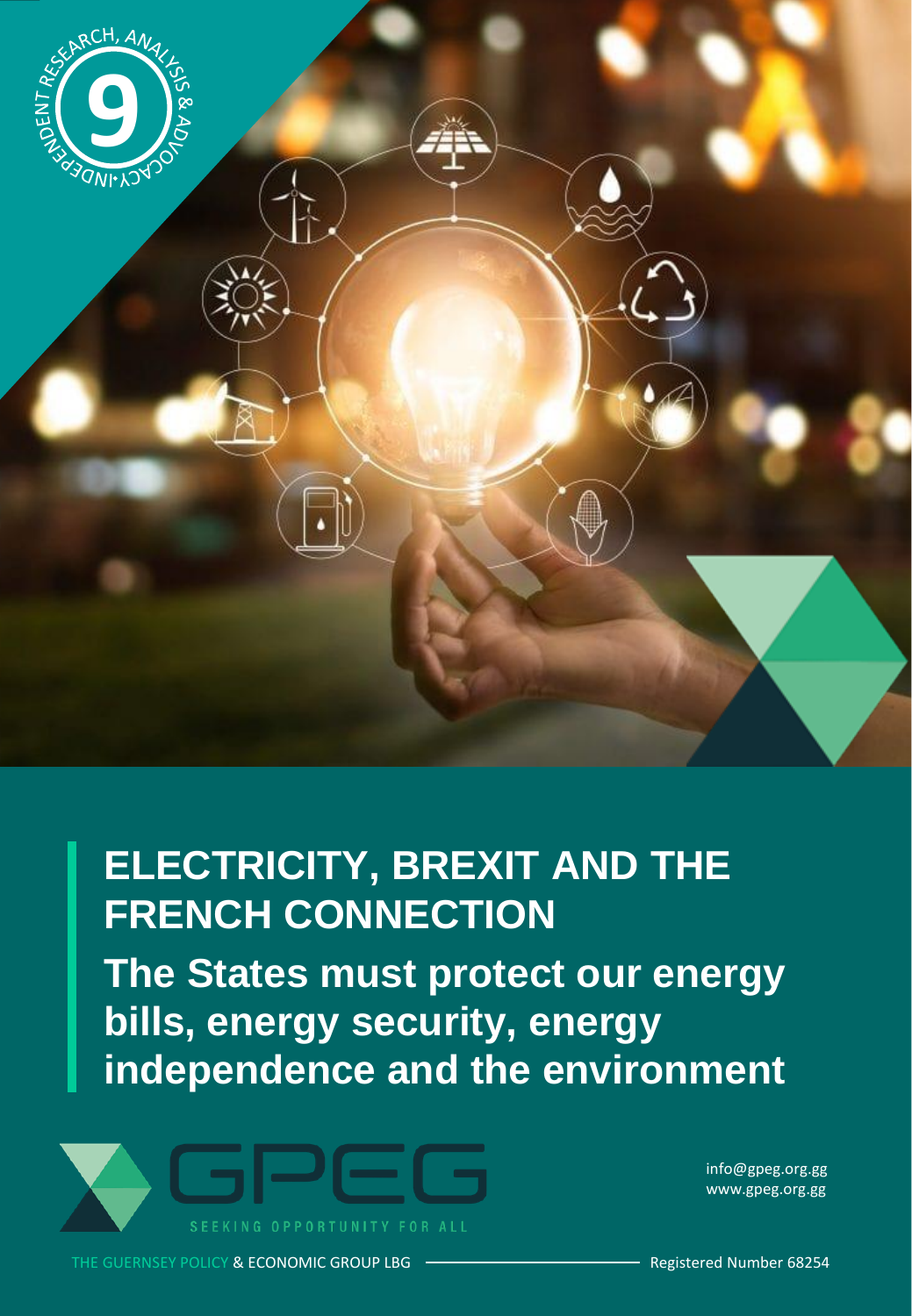# **Introduction**

Congratulations to Government.

Not an opening to be expected from an organisation that scrutinises government action, but credit where it's due.

In line with GPEG's urgent call back in March, the updated Government Work Plan gives the highest priority to the electricity strategy and increasing the use of renewables. It also supports the establishment of an expert panel to plan for net zero.

**The problem is - this is only the start.**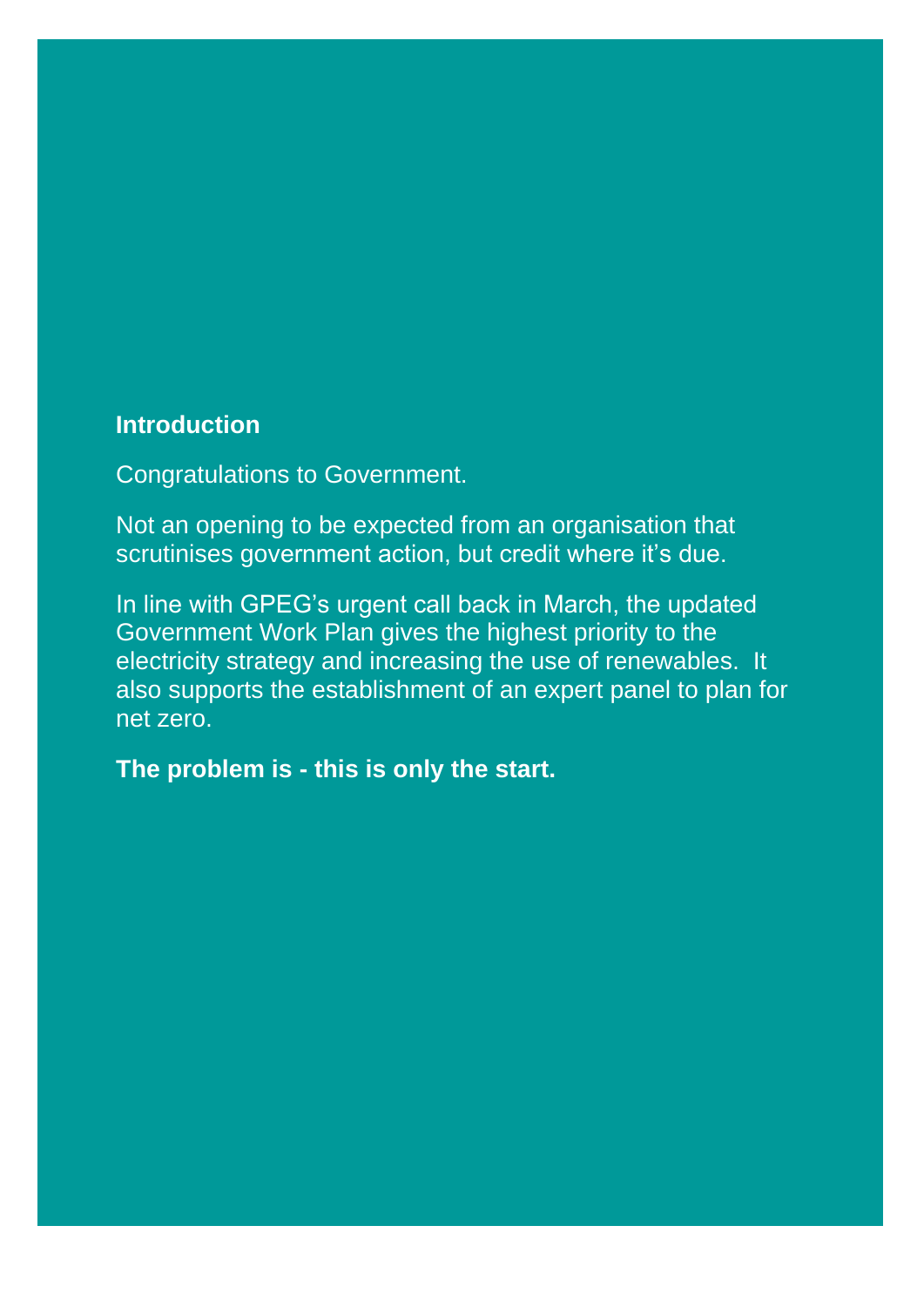# **Negotiations with France**

Negotiations to extend the current favourably priced electricity supply contracts with France or wider European suppliers using the existing cable via Jersey are taking place through the Channel Islands Electricity Grid – a partnership with Jersey. Success would help protect existing decarbonisation gains and enable Guernsey to build on those.

But there is no guarantee negotiations will succeed.

Failing to do so would threaten both future progress and gains made so far because we would have to revert to burning expensive and polluting fuels.

Ageing equipment, infrastructure and oil tankers would need to be replaced. Some experts argue that a significant part of the power station would need to be completely rebuilt at a cost of somewhere north of £85m. There would be enormous pressure to introduce local renewable energy generation as a matter of urgency. Large sums could be invested on solutions at risk of becoming obsolete very swiftly.

When the contracts were negotiated, France had an abundance of electricity and was one of the cheapest electricity markets in Europe. Since then, historically low prices have driven up French domestic consumption, some nuclear generation capacity has been lost, and the Ukraine invasion has cut off much of Europe's gas, oil and coal supply. France has adequate nuclear power capacity to cope in summer, but not in winter. It has to import power – much of it coal derived – from Germany and has recently been one of the most expensive electricity markets in Europe.

The concerns are obvious – will France export power in future, at what price, and perhaps only off-peak? Cable connections are vulnerable to mechanical failure. Political factors may threaten supply.

What Guernsey needs is a strong hand to back up its negotiations.

# **Time is running out**

This is where the bigger challenge looms into sight – agreeing the overall Electricity Strategy and deciding whether or not to install a new cable to France. Having an agreed strategy and being able to bring both current and future negotiations into play would give Guernsey the strongest bargaining position possible.

But only if this is done while time is on our side.

And time is running out. Price protection arrangements allowing the CIEG to price hedge up to three years ahead expire in 2027 with nothing at all beyond that unless a new contract is put in place. At that point we could have no supply agreement with France at all. Negotiations must therefore be complete by 2024.

Timing also matters for meeting Guernsey's ambitious green agenda. The low carbon nature of French energy enabled Guernsey to reduce emissions in 2020 by 47.9% from 1990 levels. The 2030 target is a reduction of 57%.

The Electricity Strategy is due to be finalised this year for a States debate in early 2023. Deputies will have the complex task of deciding on the best way of protecting the price and security of supply, laying down a secure foundation for Guernsey's economic future, increasing the use of renewables, and achieving the longer term goal of energy independence for Guernsey.

A crucial part of the Electricity Strategy will be the business case for a new cable to France, covering the route survey, engineering design, terms and conditions of supply and the process for obtaining the required permits and consents from

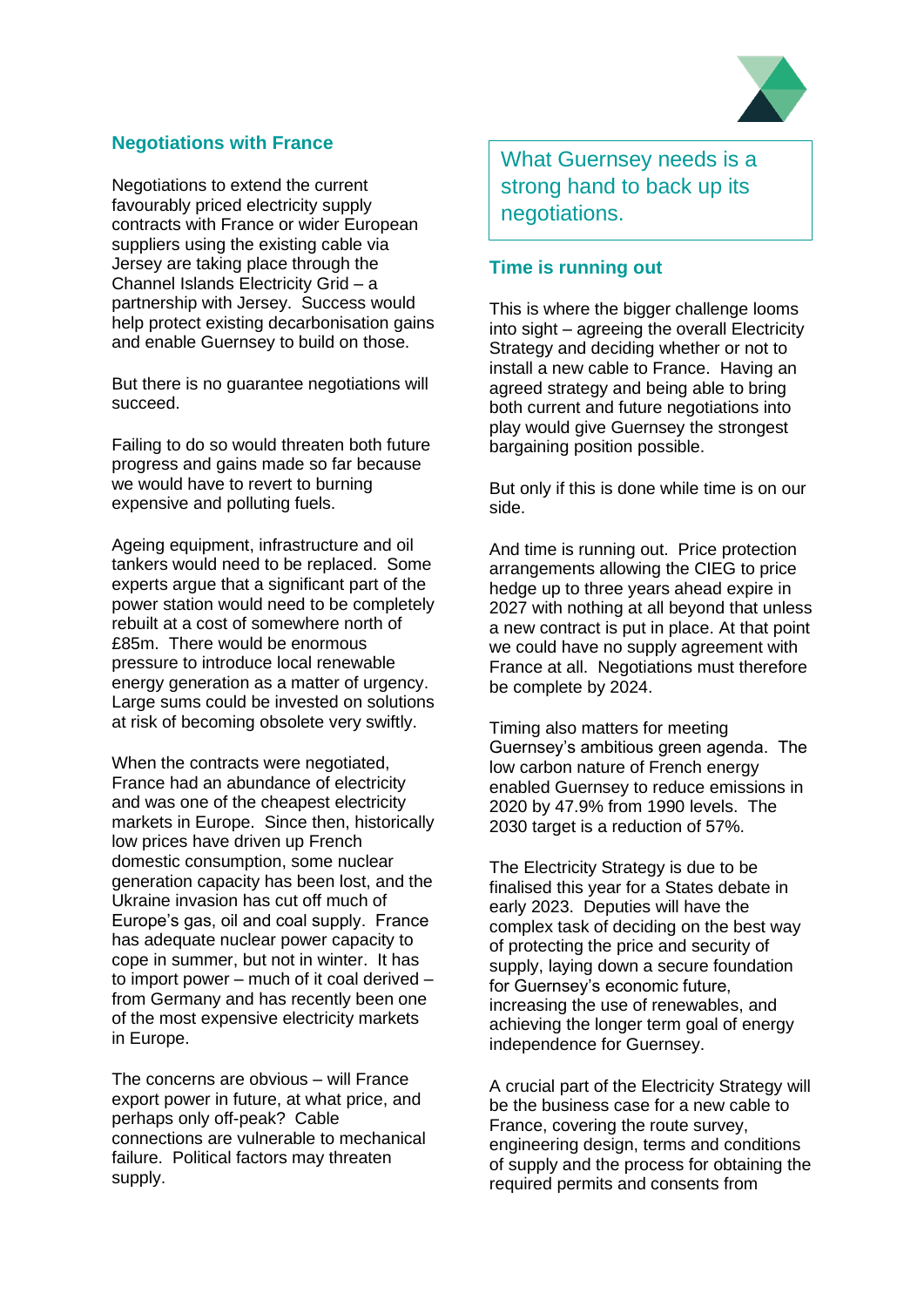

France. It will also address the elephant in the room - who should pay the estimated £85m to £100m cost?

The stakes could not be higher. A delay in making these crucial decisions could fatally undermine Guernsey's objectives.

Unfortunately, the barriers to progress are also high - the fallout from Brexit and Guernsey's political process.

As a result of Brexit complications, detailed discussions with France on the cost and terms of supply have been slow.

In addition, Guernsey's flawed political process takes democratic political debate to its destructive conclusion. Every Deputy in a States debate has the freedom to challenge every proposition because there are no formal groupings to marshal support. Preparations for the debate have to ensure that all potential challenges have been identified and counter arguments are to hand. This is not only a complete waste of time and resources, because civil servants are employed generating defences against arguments that may never be made, but there is a major risk that an issue raised during the debate will derail progress. In time critical situations this can turn the debate into a do-or-die affair.

As it stands, a number of alternatives to the new cable are being put forward. Any one of them could prove sufficiently seductive during the debate to cause the States to defer a decision while further research is carried out, unless Deputies have the opportunity to give all the alternatives due consideration before the debate.

A process should be established whereby Deputies – in advance of the debate have the opportunity to consider and discuss all the alternatives, including the

business case for the new cable. The urgent deadlines explained above make it essential that a clear strategy is agreed at the debate in early 2023 without any possibility of delay.

## **Some of the alternatives**

This paper begins that process by considering some of the alternatives currently being raised, to assess how realistic they are.

# *"Wind turbines are the solution"*

Onshore generation is well established and makes economic sense at current prices, but no one wants the large and noisy machines near their houses. Apart from possibly a few small and discreet sites, onshore wind is a political impossibility on our crowded island.

Offshore wind is more expensive, but if the turbines are not too far offshore and large enough to justify the connection costs, the economics can work. The problem is that the wind sometimes doesn't blow hard enough, if at all. Big batteries could help store power, but at current prices capacity could never be enough even for one windless day.

Offshore wind could provide part of the solution, but could not be the sole energy source. In addition, installation would take many years.

# *"Solar is the solution"*

Solar power is even less dependable than wind power, being unavailable at night and severely restricted in poor weather and during the winter months. In addition, limited site availability and the cost of installation would make achieving adequate capacity in Guernsey problematic if not impossible.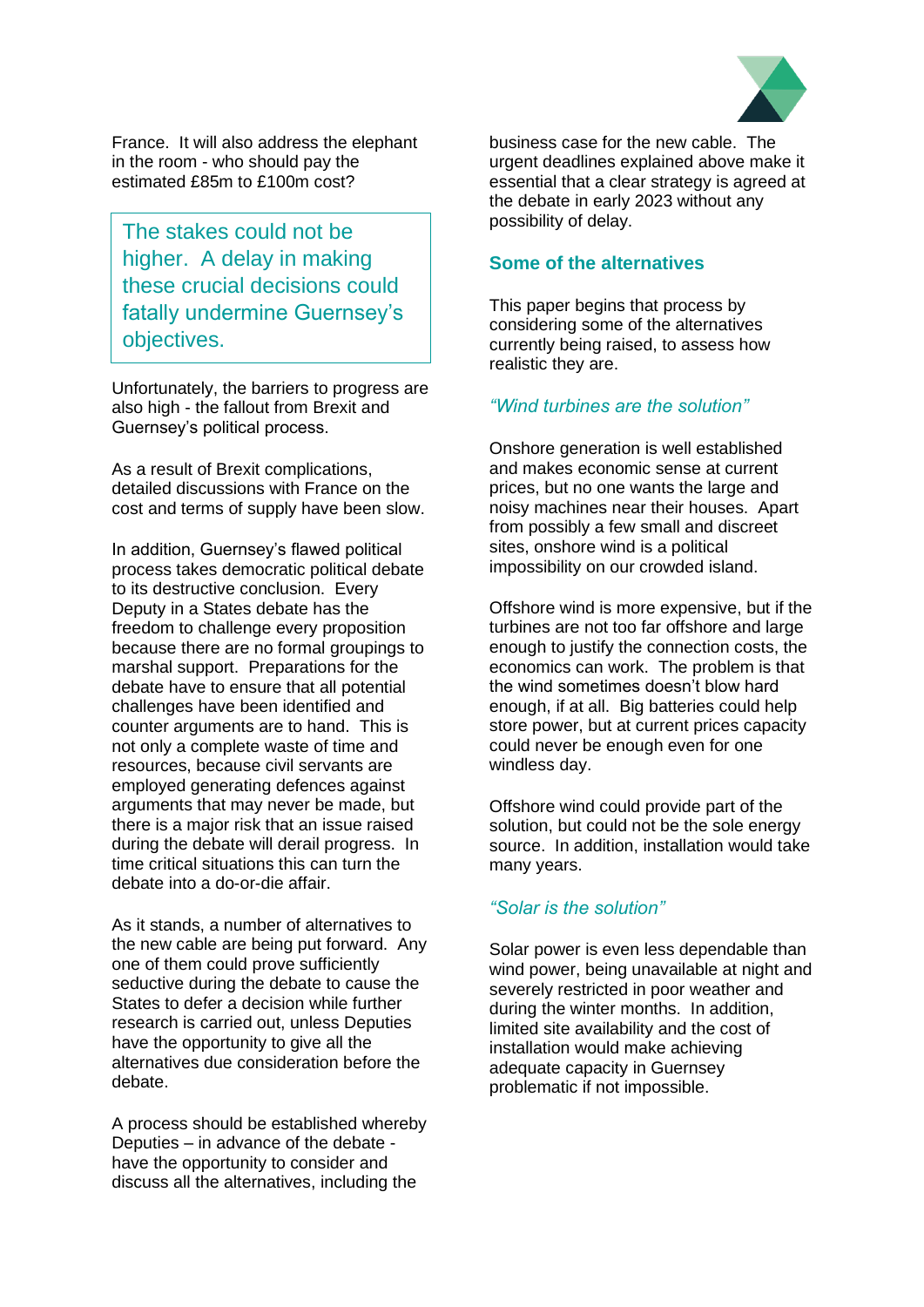

## *"We should install a new cable big enough to allow us to sell surplus power to France"*

The drawbacks of wind and solar generation are relevant here too. In addition, increasing investment in low carbon generation in Europe will reduce the market for renewable energy. It is likely that when we had a surplus (high winds or clear summer skies coupled with low on-Island demand) France would too, so they would not want our surplus.

Perhaps more important are the economics of transferring power from a large windfarm located offshore Guernsey to France. Bringing the electricity onshore, to take advantage of this local generation, would involve the installation of expensive equipment to convert the power to a voltage to match the local grid environment. A better option from Guernsey's point of view would be to buy electricity directly from the European grid at the right voltage.

#### *"Tidal or wave power is the answer"*

Tidal power is not weather sensitive and recent power prices make the economics less daunting than they were. Nevertheless, there are very large up-front capital costs - estimated at between 3 and 10 times the cost of offshore wind for the same energy generation. If damming is required there will be additional environmental considerations. There has been much discussion over many years about tidal power in Alderney and Guernsey, but the costs have always deterred investors. Technology is improving, but is at an early stage. Tidal power currently looks too expensive and would take several years to install.

Wave power is sometimes mentioned, but would be weather dependent and technology is even further behind than tidal technology

*"A new cable via Jersey is a better option than a direct link to France. There is an unused cable already lying on the seabed which should be used"*

A new cable to Jersey would secure the current 60MW of capacity through Jersey, but would not allow any further decarbonisation on Guernsey. Additional capacity would be required both into Jersey from France and across Jersey. This is likely to cost about the same as going to France, although it might phase the capital expenditure.

There have been suggestions that an old cable could be recommissioned, however it is understood that this has inherent design faults, making it technically a nonstarter.

#### *Biomass?*

Burning imported wood chip or local waste to generate power is little different in cost and environmental impact from burning oil and local waste volumes are too small.

# *Hydrogen?*

A clean fuel which burns to generate water, hydrogen can be made in a very green manner by using wind or solar power to split water into hydrogen and oxygen, but at present this is a very expensive process. Hydrogen can also be made commercially from fossil fuels but not in a green way.

Most usefully, hydrogen could be an alternative to batteries for storing energy at times of excess wind or solar generation and it could also be used directly to power vehicles. However, although technology is advancing, the cost of production and storage issues mean that hydrogen does not currently look like a solution in the short term.

There are other more "exotic" possibilities.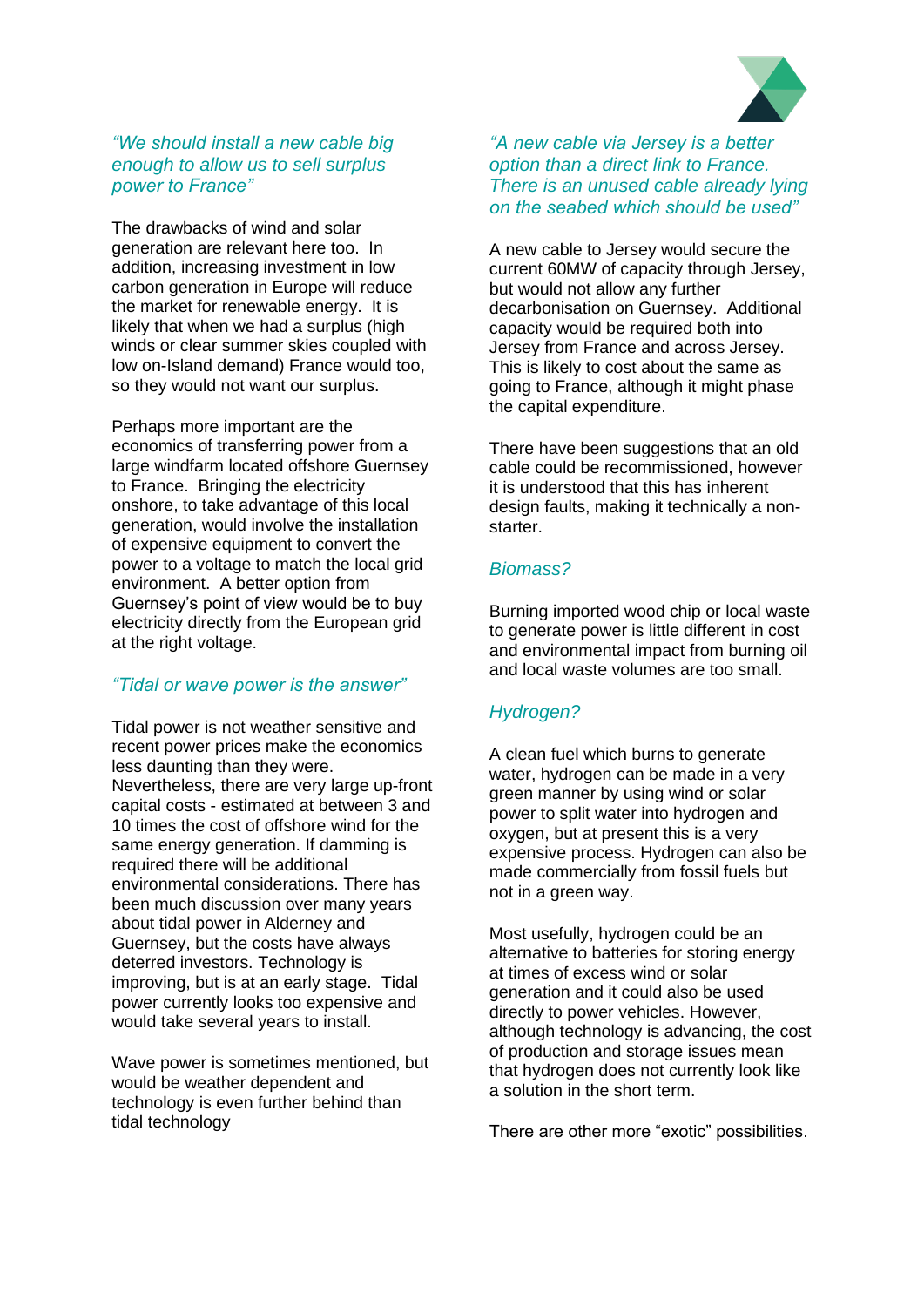

# *A small nuclear plant?*

The technology does not currently exist for plants small enough to work for Guernsey in isolation and it is likely there would be considerable opposition. Rolls Royce are developing micro reactors but prototypes are still five years away and it could be some time after that before they became commercially available.

# *Geothermal?*

This uses heat from rocks deep below the surface and may be feasible. A plant producing both electrical power and hot water for heating is nearing completion in Cornwall. While costs are high (the Cornwall plant involved drilling 5,300 metres down and additional infrastructure is needed), operating costs are low and the activity is very green. Guernsey's granite is a promising rock and there is volcanic history under our feet, but the deep geology of the Island appears to be unknown. It might well be worth a little expenditure to see what the prospects could be – but it would probably take at least a decade to see any power output even if a good site could be identified.

# *Fracking?*

Drilling could also reveal whether this would be feasible. Again, no-one knows the geology, but this is relatively easy to get going, if the geology works. But it is not green. It would merely be a potential source of cheaper hydrocarbons.

# *Carbon capture?*

Technology to eliminate carbon emissions from the atmosphere or to collect carbon emissions at the point of production is being developed and may be a solution in the longer term, but it is in its infancy and is extremely expensive. The Island's emissions are tiny in global terms. Using the same amount of money on other offsetting methods could be more cost effective.

#### *Demand management?*

Clearly, it would help if the Island used less electricity. There could be higher insulation standards for construction – although the rate of construction is slow and the impact would be small. Retrofitting insulation would be more effective, but is very expensive and there would be calls for substantial government subsidies. There could be restrictions on street lighting hours, office temperatures, air conditioning in public places, and many other things. The use of personal transport could be discouraged by improving public transport, limiting parking, taxing car mileage, increasing the number of dedicated cycle lanes and imposing high tariffs for larger and faster EV chargers. A "Smart Grid" (expensive and very complex to install) could be imposed to switch off chargers and electric appliances or reduce heating output when demand exceeded supply. Tariff management could vary charges in the evenings to encourage consumers to use battery storage of off-peak power.

The problem is that many of these measures present their own challenges. Energy is wasted when it is stored because of the efficiency of conversion. Some disabled and elderly cannot use bikes. The less well-off will struggle with heating in the evenings. Those who can afford it may install their own generation capacity and disconnect from the grid, burdening those left with higher charges to cover fixed costs. The list goes on.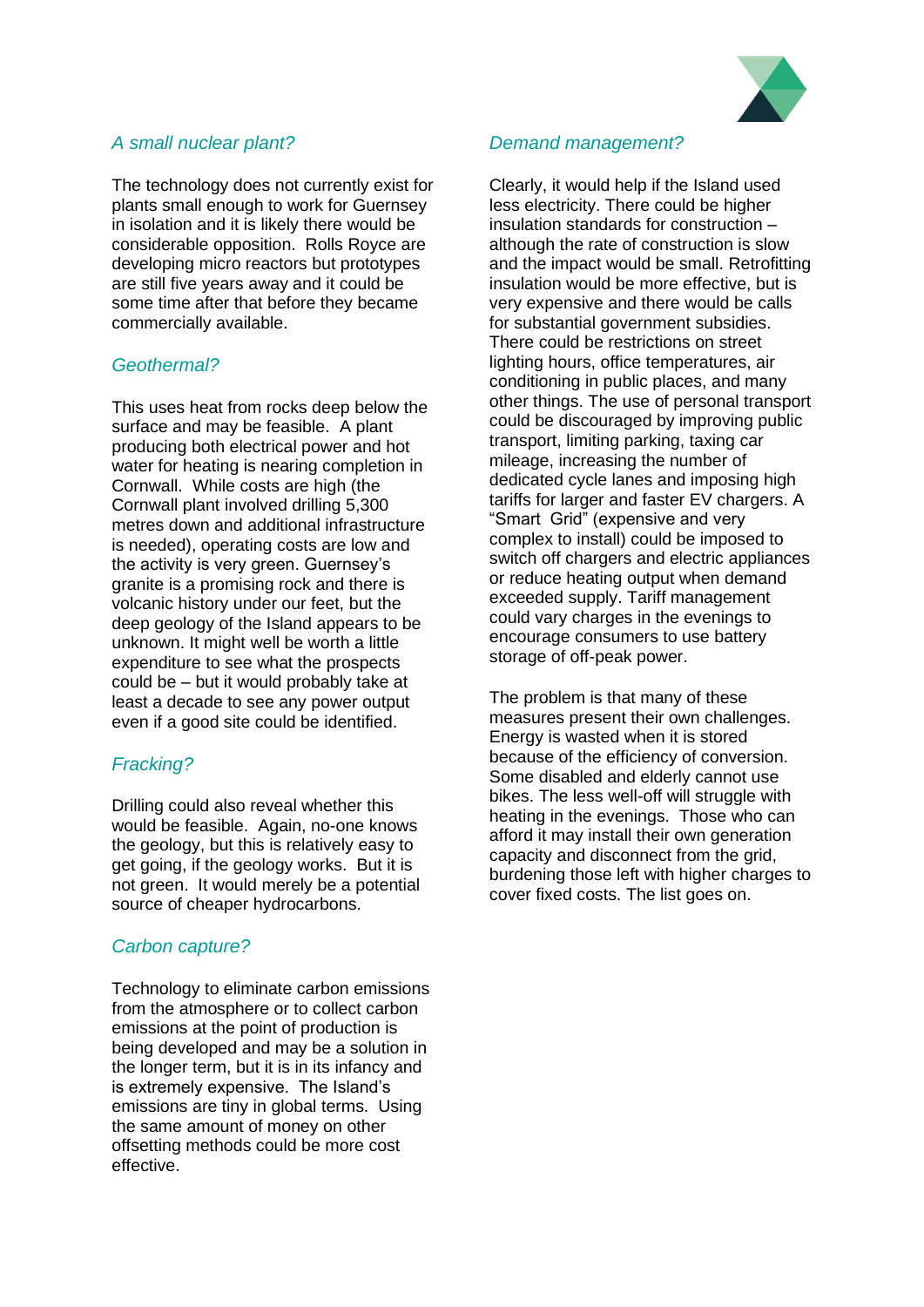# **In conclusion**

Many of these alternatives may have their place, but none can provide an immediate and complete solution. Strategy needs to be dynamic so each alternative is evaluated and introduced if appropriate as the technology matures.

For the foreseeable future the only approach that takes Guernsey's electricity strategy closer to net zero and also provides the greatest likelihood of security of supply is a combination of French power with a fill-in and back-up of on-Island, oil (perhaps gas) powered, generation – moving to lower carbon fuels as they are developed. Developing renewable power will help progressively as it gets planned and installed.

The immediate challenge for Deputies is to establish a process which ensures the debate in early 2023 is well informed and decisive.

**Timing is critical, both to maximise Guernsey's negotiating power and to allow as long as possible to build alternative generating capacity if negotiations fail. The deadline of 2024 for protecting prices is uncomfortably close.**